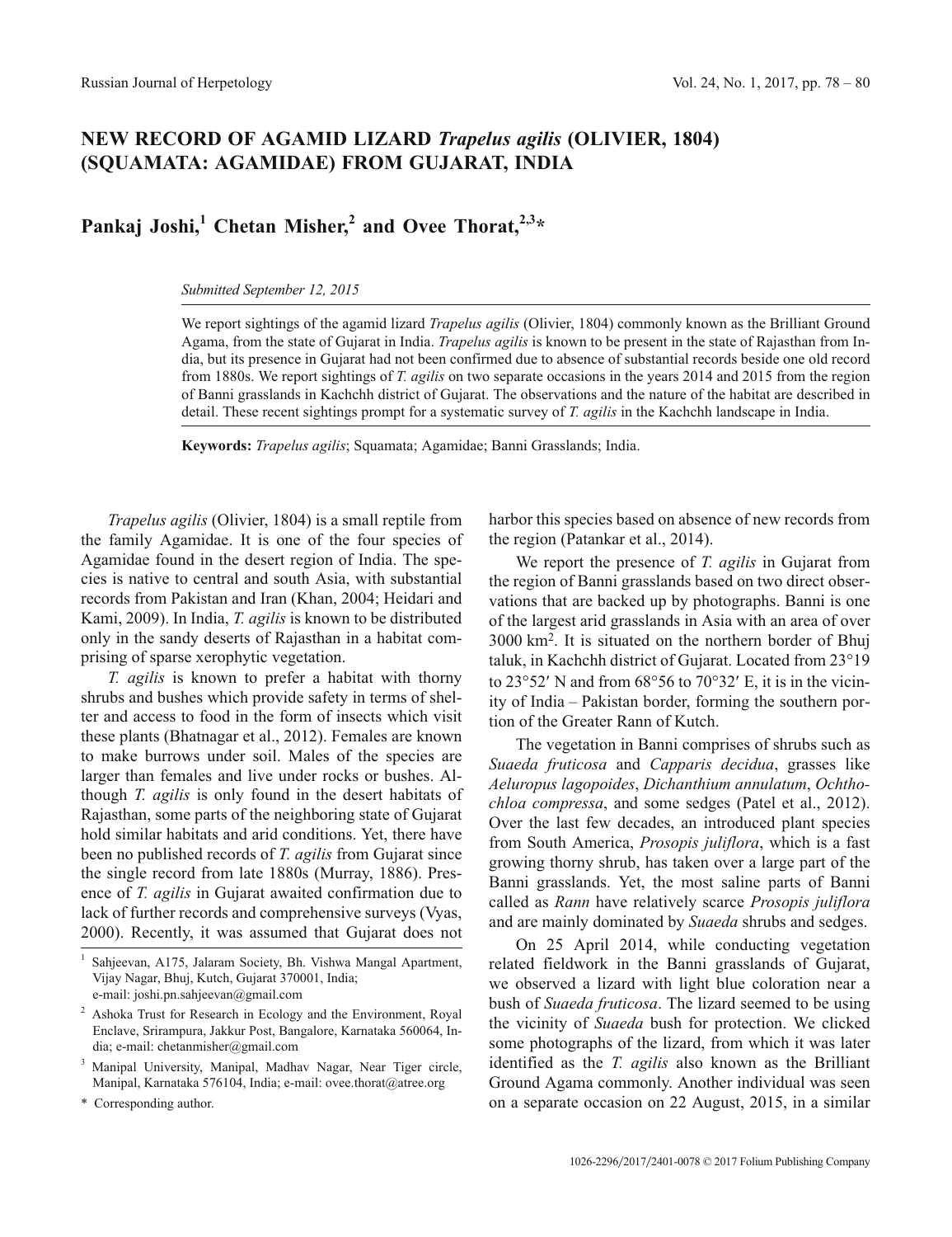

**Fig. 1.** *Trapelus agilis* near *Suaeda fruticosa* bush in Banni grasslands.



**Fig. 2.** Top view of *Trapelus agilis* near *Suaeda fruticosa* bush in Banni grasslands.